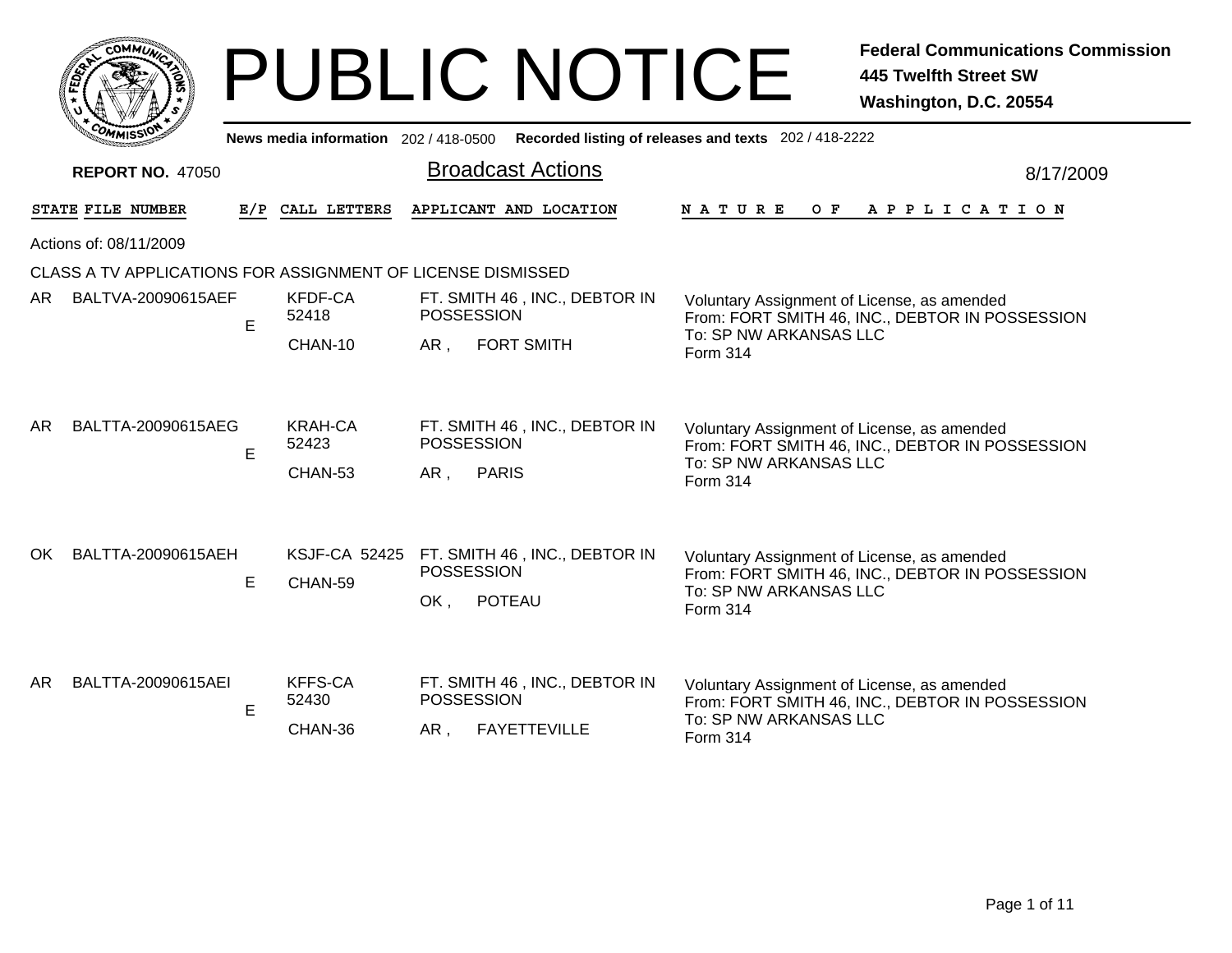|   | <b>MMUNA</b><br>O١<br>C. |                 |
|---|--------------------------|-----------------|
| Š |                          | c.<br>o<br>ट्टे |
|   |                          |                 |
|   | COM<br><b>MISS</b>       |                 |

|     | <b>EOMMISSION</b>       |     | News media information 202 / 418-0500 |                                                                                    | Recorded listing of releases and texts 202/418-2222                                                                                  |  |  |  |  |  |
|-----|-------------------------|-----|---------------------------------------|------------------------------------------------------------------------------------|--------------------------------------------------------------------------------------------------------------------------------------|--|--|--|--|--|
|     | <b>REPORT NO. 47050</b> |     |                                       | <b>Broadcast Actions</b>                                                           | 8/17/2009                                                                                                                            |  |  |  |  |  |
|     | STATE FILE NUMBER       | E/P | CALL LETTERS                          | APPLICANT AND LOCATION                                                             | O F<br>A P P L I C A T I O N<br><b>NATURE</b>                                                                                        |  |  |  |  |  |
|     | Actions of: 08/11/2009  |     |                                       |                                                                                    |                                                                                                                                      |  |  |  |  |  |
|     |                         |     |                                       | CLASS A TV APPLICATIONS FOR ASSIGNMENT OF LICENSE DISMISSED                        |                                                                                                                                      |  |  |  |  |  |
| AR. | BALTTA-20090615AEJ      | E   | KWNL-CA<br>52426                      | FT. SMITH 46, INC., DEBTOR IN<br><b>POSSESSION</b>                                 | Voluntary Assignment of License, as amended<br>From: FORT SMITH 46, INC., DEBTOR IN POSSESSION                                       |  |  |  |  |  |
|     |                         |     | CHAN-9                                | AR,<br><b>WINSLOW</b>                                                              | To: SP NW ARKANSAS LLC<br>Form 314                                                                                                   |  |  |  |  |  |
| AR. | BALTTA-20090615AEK      | E   | <b>KKAF-CA</b><br>52432<br>CHAN-33    | FT. SMITH 46, INC., DEBTOR IN<br><b>POSSESSION</b><br><b>SILOAM SPRINGS</b><br>AR, | Voluntary Assignment of License, as amended<br>From: FORT SMITH 46, INC., DEBTOR IN POSSESSION<br>To: SP NW ARKANSAS LLC<br>Form 314 |  |  |  |  |  |
| AR. | BALTTA-20090615AEL      | E   | KHMF-CA<br>52420<br>CHAN-14           | FT. SMITH 46, INC., DEBTOR IN<br>POSSESSION<br><b>BENTONVILLE</b><br>AR,           | Voluntary Assignment of License, as amended<br>From: FORT SMITH 46, INC., DEBTOR IN POSSESSION<br>To: SP NW ARKANSAS LLC<br>Form 314 |  |  |  |  |  |

### TV TRANSLATOR OR LPTV STATION APPLICATIONS FOR ASSIGNMENT OF LICENSE DISMISSED

| CA | BALTTL-20090615ACZ | CHAN-23 | KIMG-LP 12732 EBC LOS ANGELES, INC.,<br>DEBTOR IN POSSESSION | Voluntary Assignment of License<br>From: EBC LOS ANGELES, INC., DEBTOR IN POSSESSION |
|----|--------------------|---------|--------------------------------------------------------------|--------------------------------------------------------------------------------------|
|    |                    |         | <b>VENTURA</b><br>CA.                                        | To: SP LOS ANGELES LLC<br>Form 345                                                   |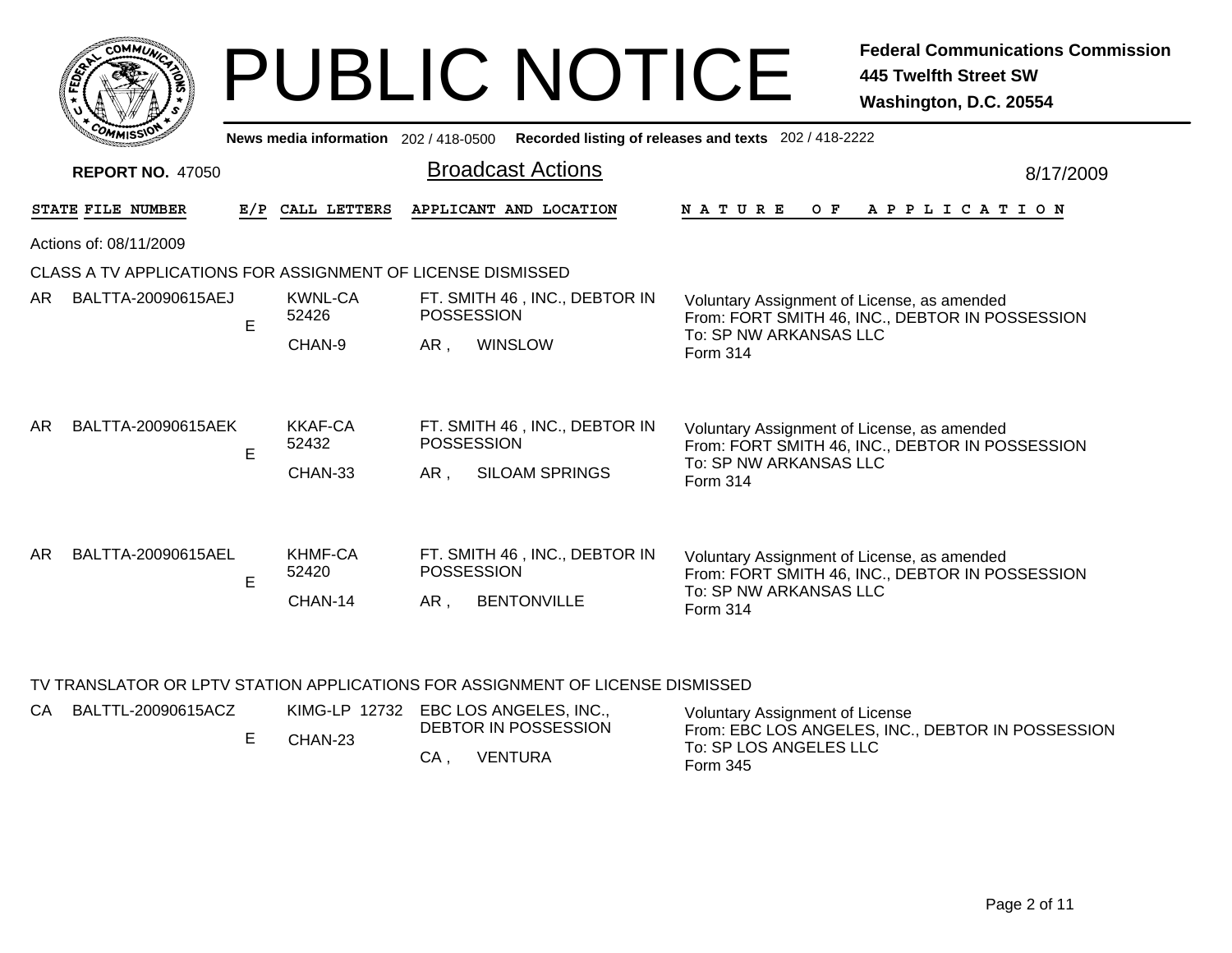|                          |                              |                         | <b>PUBLIC NOTICE</b>                                                                        | <b>Federal Communications Commission</b><br><b>445 Twelfth Street SW</b><br>Washington, D.C. 20554                     |
|--------------------------|------------------------------|-------------------------|---------------------------------------------------------------------------------------------|------------------------------------------------------------------------------------------------------------------------|
|                          |                              |                         | News media information 202 / 418-0500 Recorded listing of releases and texts 202 / 418-2222 |                                                                                                                        |
| <b>REPORT NO. 47050</b>  |                              |                         | <b>Broadcast Actions</b>                                                                    | 8/17/2009                                                                                                              |
| STATE FILE NUMBER        |                              | E/P CALL LETTERS        | APPLICANT AND LOCATION                                                                      | N A T U R E<br>O F<br>A P P L I C A T I O N                                                                            |
| Actions of: 08/11/2009   |                              |                         |                                                                                             |                                                                                                                        |
|                          |                              |                         | TV TRANSLATOR OR LPTV STATION APPLICATIONS FOR ASSIGNMENT OF LICENSE DISMISSED              |                                                                                                                        |
| BALTTL-20090615ADD<br>AR | E                            | CHAN-58                 | KLRA-LP 57548 EQUITY MEDIA HOLDINGS<br><b>CORPORATION DEBTOR IN</b><br><b>POSSESSION</b>    | Voluntary Assignment of License, as amended<br>From: EQUITY MEDIA HOLDINGS CORPORATION, DEBTOR IN<br><b>POSSESSION</b> |
|                          |                              |                         | AR,<br><b>LITTLE ROCK</b>                                                                   | To: SP LITTLE ROCK LLC<br>Form 345                                                                                     |
| AR<br>BALTVL-20090615ADE |                              |                         | KEJC-LP 24263 EQUITY MEDIA HOLDINGS                                                         | Voluntary Assignment of License, as amended                                                                            |
|                          | E                            | CHAN-47                 | <b>CORPORATION DEBTOR IN</b><br>POSSESSION                                                  | From: EQUITY MEDIA HOLDINGS CORPORATION, DEBTOR IN<br><b>POSSESSION</b>                                                |
|                          |                              |                         | AR,<br><b>SHERIDAN</b>                                                                      | To: SP LITTLE ROCK LLC<br>Form 345                                                                                     |
| AR<br>BALTTL-20090615AEM | E                            | <b>KXUN-LP</b><br>14386 | FT. SMITH 46, INC., DEBTOR IN<br><b>POSSESSION</b>                                          | Voluntary Assignment of License, as amended<br>From: FORT SMITH 46, INC., DEBTOR IN POSSESSION                         |
|                          |                              | CHAN-43                 | <b>FORT SMITH</b><br>AR,                                                                    | To: SP NW ARKANSAS LLC<br>Form 314                                                                                     |
| BALTTL-20090615AEN<br>AR | <b>KEGW-LP</b><br>48534<br>E |                         | FT. SMITH 46, INC., DEBTOR IN<br><b>POSSESSION</b>                                          | Voluntary Assignment of License, as amended<br>From: FORT SMITH 46, INC., DEBTOR IN POSSESSION                         |
|                          |                              | CHAN-64                 | FAYETTEVILLE<br>AR,                                                                         | To: SP NW ARKANSAS LLC<br>Form 314                                                                                     |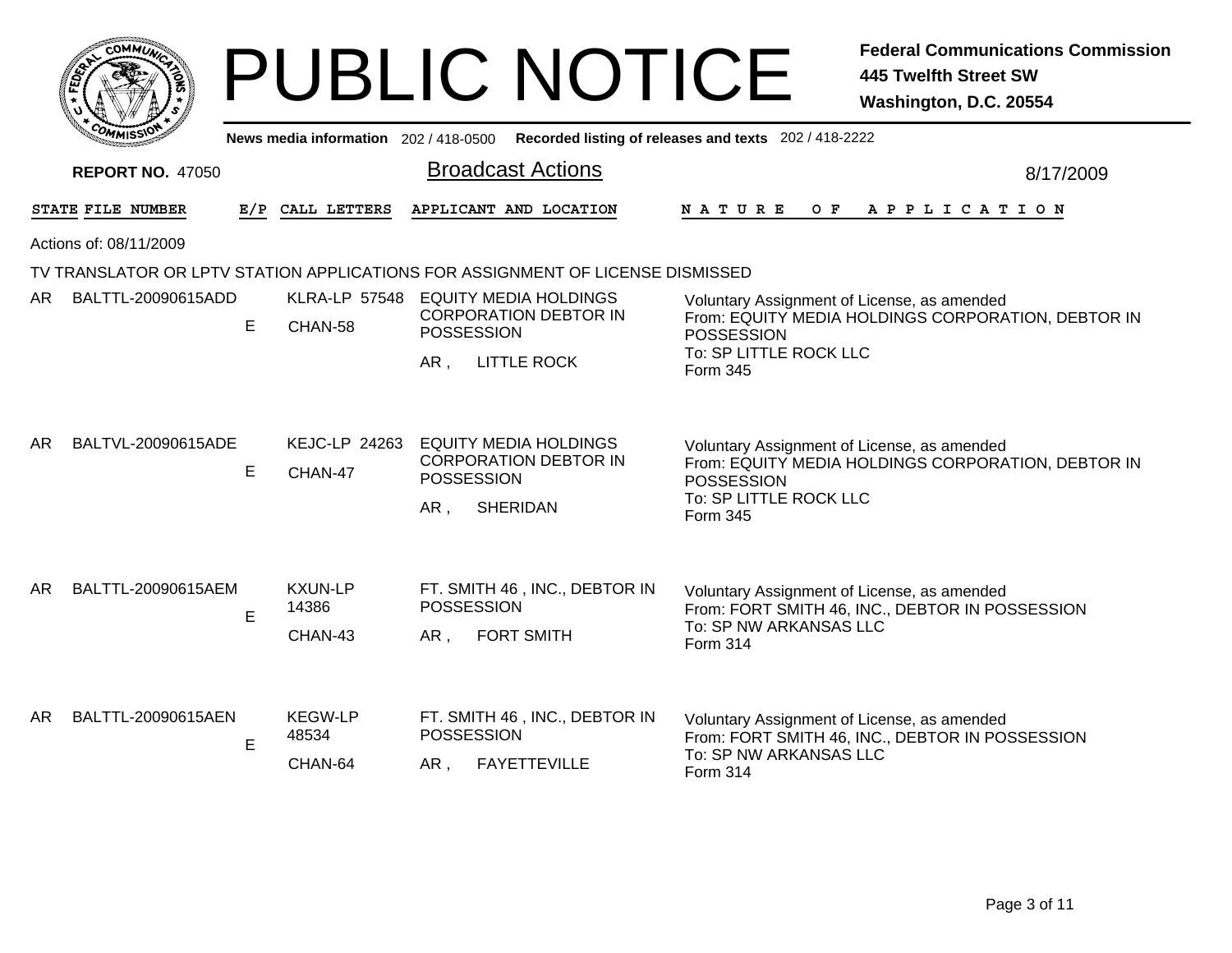|      | <b>COMMUT</b>                                               |     |                               | <b>PUBLIC NOTICE</b>                                                                        | <b>Federal Communications Commission</b><br><b>445 Twelfth Street SW</b><br>Washington, D.C. 20554                                       |
|------|-------------------------------------------------------------|-----|-------------------------------|---------------------------------------------------------------------------------------------|------------------------------------------------------------------------------------------------------------------------------------------|
|      |                                                             |     |                               | News media information 202 / 418-0500 Recorded listing of releases and texts 202 / 418-2222 |                                                                                                                                          |
|      | <b>REPORT NO. 47050</b>                                     |     |                               | <b>Broadcast Actions</b>                                                                    | 8/17/2009                                                                                                                                |
|      | STATE FILE NUMBER                                           | E/P | CALL LETTERS                  | APPLICANT AND LOCATION                                                                      | N A T U R E<br>O F<br>A P P L I C A T I O N                                                                                              |
|      | Actions of: 08/11/2009                                      |     |                               |                                                                                             |                                                                                                                                          |
|      |                                                             |     |                               | TV TRANSLATOR OR LPTV STATION APPLICATIONS FOR ASSIGNMENT OF LICENSE DISMISSED              |                                                                                                                                          |
| AR.  | BALTTL-20090615AEO                                          | E   | CHAN-54                       | KUFS-LP 58281 FT. SMITH 46, INC., DEBTOR IN<br>POSSESSION                                   | Voluntary Assignment of License, as amended<br>From: FORT SMITH 46, INC., DEBTOR IN POSSESSION                                           |
|      |                                                             |     |                               | AR,<br><b>FORT SMITH</b>                                                                    | To: SP NW ARKANSAS LLC<br>Form 314                                                                                                       |
| AR.  | BALTTL-20090615AEP                                          | E   | K33HE 58284<br>CHAN-33        | FT. SMITH 46, INC., DEBTOR IN<br>POSSESSION<br>AR,<br><b>FORT SMITH</b>                     | Voluntary Assignment of License, as amended<br>From: FORT SMITH 46, INC., DEBTOR IN POSSESSION<br>To: SP NW ARKANSAS LLC<br>Form 314     |
| AR.  | BALTTL-20090615AEQ                                          | E   | K48FL 14387<br>CHAN-48        | FT. SMITH 46, INC., DEBTOR IN<br><b>POSSESSION</b><br>AR,<br><b>FORT SMITH</b>              | Voluntary Assignment of License, as amended<br>From: FORT SMITH 46, INC., DEBTOR IN POSSESSION<br>To: SP NW ARKANSAS LLC<br>Form 314     |
|      | Actions of: 08/12/2009                                      |     |                               |                                                                                             |                                                                                                                                          |
|      | FM STATION APPLICATIONS FOR ASSIGNMENT OF LICENSE DISMISSED |     |                               |                                                                                             |                                                                                                                                          |
| NY - | BALH-20081118ABG                                            | E   | <b>WBON 57672</b><br>98.5 MHZ | <b>JARAD BROADCASTING</b><br>COMPANY OF WESTHAMPTON,<br>INC.                                | <b>Voluntary Assignment of License</b><br>From: JARAD BROADCASTING COMPANY OF WESTHAMPTON, INC.<br>To: JVC BROADCASTING CORPORATION INC. |
|      |                                                             |     |                               | <b>WESTHAMPTON</b><br>$NY$ ,                                                                | Form 314<br>Dismissed by Request of Assignee                                                                                             |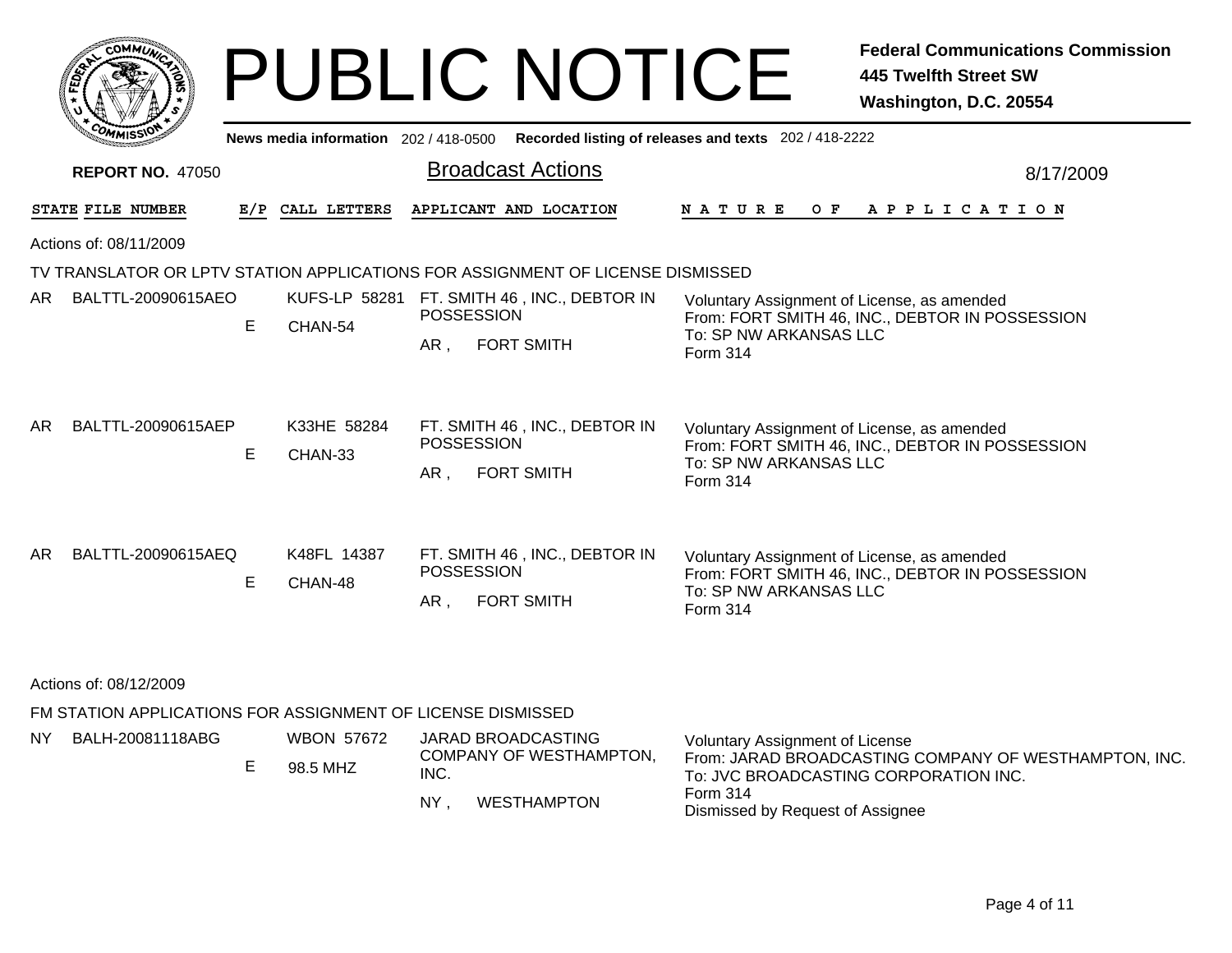| сомми                                                                        |     |                               |                     |                                               | <b>PUBLIC NOTICE</b>                                                                    | <b>Federal Communications Commission</b><br><b>445 Twelfth Street SW</b><br>Washington, D.C. 20554 |
|------------------------------------------------------------------------------|-----|-------------------------------|---------------------|-----------------------------------------------|-----------------------------------------------------------------------------------------|----------------------------------------------------------------------------------------------------|
|                                                                              |     |                               |                     |                                               | News media information 202/418-0500 Recorded listing of releases and texts 202/418-2222 |                                                                                                    |
| <b>REPORT NO. 47050</b>                                                      |     |                               |                     | <b>Broadcast Actions</b>                      |                                                                                         | 8/17/2009                                                                                          |
| STATE FILE NUMBER                                                            | E/P | CALL LETTERS                  |                     | APPLICANT AND LOCATION                        | N A T U R E<br>O F                                                                      | A P P L I C A T I O N                                                                              |
| Actions of: 08/12/2009                                                       |     |                               |                     |                                               |                                                                                         |                                                                                                    |
| FM TRANSLATOR APPLICATIONS FOR MINOR CHANGE TO A LICENSED FACILITY DISMISSED |     |                               |                     |                                               |                                                                                         |                                                                                                    |
| BPFT-20090810ADH<br>AL.                                                      | E   | W287BM<br>157477<br>105.1 MHZ | TTI, INC.<br>$AL$ . | <b>TUSCALOOSA</b>                             |                                                                                         | Minor change in licensed facilities, callsign W287BM.                                              |
| AM STATION APPLICATIONS FOR ASSIGNMENT OF LICENSE GRANTED                    |     |                               |                     |                                               |                                                                                         |                                                                                                    |
| BAL-20090629ABT<br>TN.                                                       | E   | <b>WSBI 25973</b><br>1210 KHZ | $TN$ ,              | DONNIE S. COX<br><b>STATIC</b>                | Voluntary Assignment of License<br>From: DONNIE S. COX<br>Form 314                      | To: IGLESIA HISPANA DE NASHVILLE INC                                                               |
| AM STATION APPLICATIONS FOR LICENSE TO COVER GRANTED                         |     |                               |                     |                                               |                                                                                         |                                                                                                    |
| BMML-20080717AQB<br>CO.                                                      |     | <b>KCKK 52249</b>             |                     | PEOPLE'S WIRELESS, INC.                       | License to cover.                                                                       |                                                                                                    |
|                                                                              | P   | 1510 KHZ                      | CO <sub>1</sub>     | <b>LITTLETON</b>                              |                                                                                         | Engineering Amendment filed 12/01/2008                                                             |
| AM STATION APPLICATIONS FOR MODIFICATION OF LICENSE GRANTED                  |     |                               |                     |                                               |                                                                                         |                                                                                                    |
| BML-20090731AGV<br>CA.                                                       |     | <b>KSFB 6369</b>              |                     | <b>IHR EDUCATIONAL</b><br><b>BROADCASTING</b> | License to modify.                                                                      |                                                                                                    |
|                                                                              | P   | 1260 KHZ                      | $CA$ ,              | SAN FRANCISCO,                                |                                                                                         |                                                                                                    |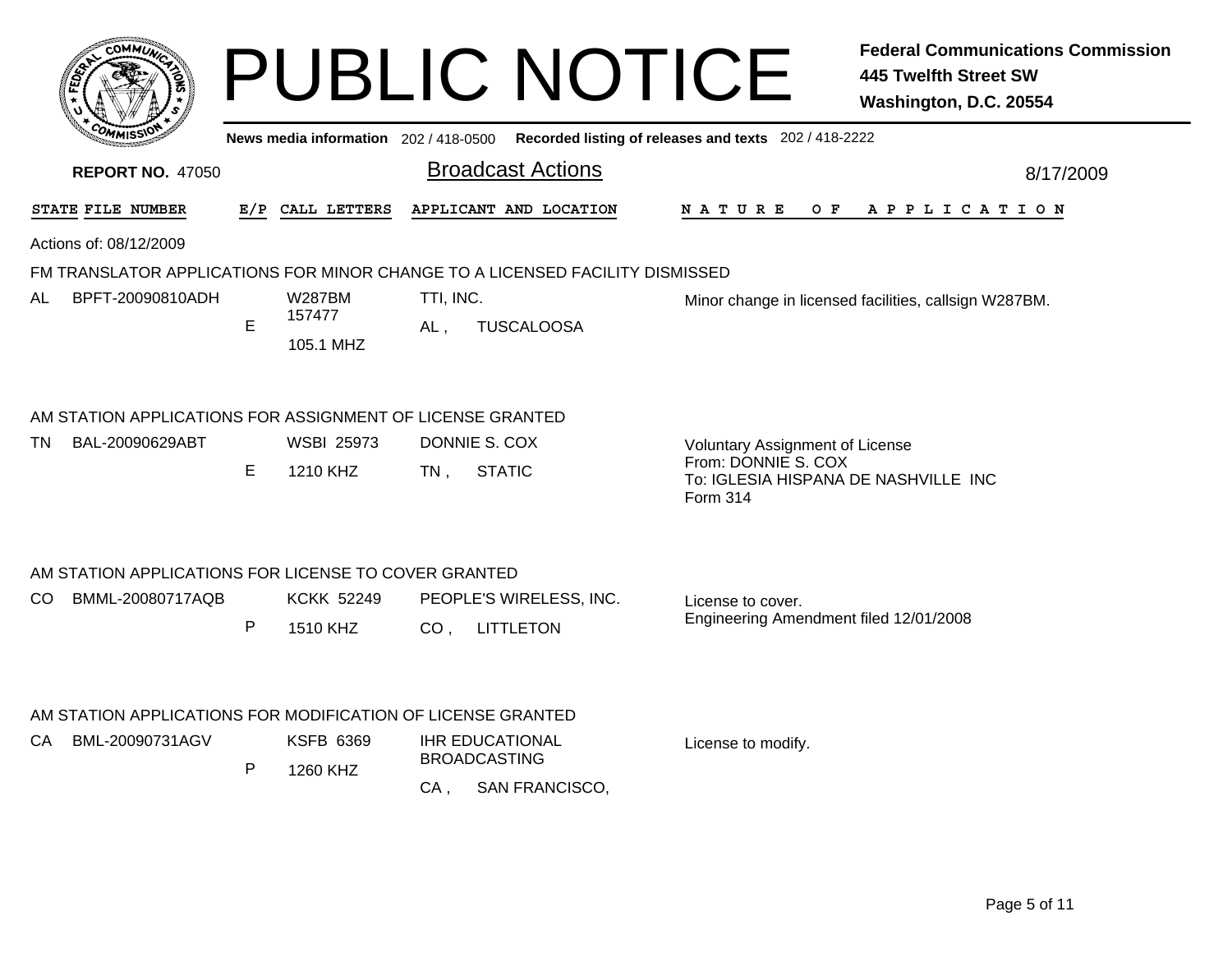| <b>COMMUT</b>           |     |                                     | <b>PUBLIC NOTICE</b>                                                    |                                                                                                           | <b>Federal Communications Commission</b><br><b>445 Twelfth Street SW</b><br>Washington, D.C. 20554 |
|-------------------------|-----|-------------------------------------|-------------------------------------------------------------------------|-----------------------------------------------------------------------------------------------------------|----------------------------------------------------------------------------------------------------|
|                         |     | News media information 202/418-0500 |                                                                         | Recorded listing of releases and texts 202 / 418-2222                                                     |                                                                                                    |
| <b>REPORT NO. 47050</b> |     |                                     | <b>Broadcast Actions</b>                                                |                                                                                                           | 8/17/2009                                                                                          |
| STATE FILE NUMBER       | E/P | CALL LETTERS                        | APPLICANT AND LOCATION                                                  | N A T U R E<br>O F                                                                                        | A P P L I C A T I O N                                                                              |
| Actions of: 08/12/2009  |     |                                     |                                                                         |                                                                                                           |                                                                                                    |
|                         |     |                                     | AM STATION APPLICATIONS FOR MINOR CHANGE TO A LICENSED FACILITY GRANTED |                                                                                                           |                                                                                                    |
| AZ<br>BP-20090429AAN    | E   | KRVZ 17390<br>1370 KHZ              | <b>COUNTRY MOUNTAIN</b><br>AIRWAVES, LLC<br>SPRINGERVILLE<br>AZ,        | Minor change in licensed facilities.<br>Engineering Amendment filed 07/28/2009                            |                                                                                                    |
| BP-20090508AAN<br>WV.   | E   | <b>WSCW 12076</b><br>1410 KHZ       | L.M. COMMUNICATIONS OF<br>KENTUCKY, LLC<br>SOUTH CHARLESTON<br>WV.      | Minor change in licensed facilities.<br>Engineering Amendment filed 07/22/2009                            |                                                                                                    |
|                         |     |                                     | FM TRANSLATOR APPLICATIONS FOR ASSIGNMENT OF LICENSE GRANTED            |                                                                                                           |                                                                                                    |
| NΥ<br>BALFT-20090626ACE | E   | W229BH 81887<br>93.7 MHZ            | DIGITAL RADIO BROADCASTING,<br>INC.<br>NY,<br><b>NEWBURGH</b>           | Voluntary Assignment of License<br>From: DIGITAL RADIO BROADCASTING, INC.<br>To: JOHN KATONAH<br>Form 345 |                                                                                                    |
| NY<br>BALFT-20090629AAA | E   | W239AC 84803<br>95.7 MHZ            | <b>JOHN KATONAH</b><br><b>MIDDLETOWN</b><br>$NY$ ,                      | Voluntary Assignment of License<br>From: JOHN KATONAH<br>To: DIGITAL RADIO BROADCASTING, INC.             |                                                                                                    |

Form 345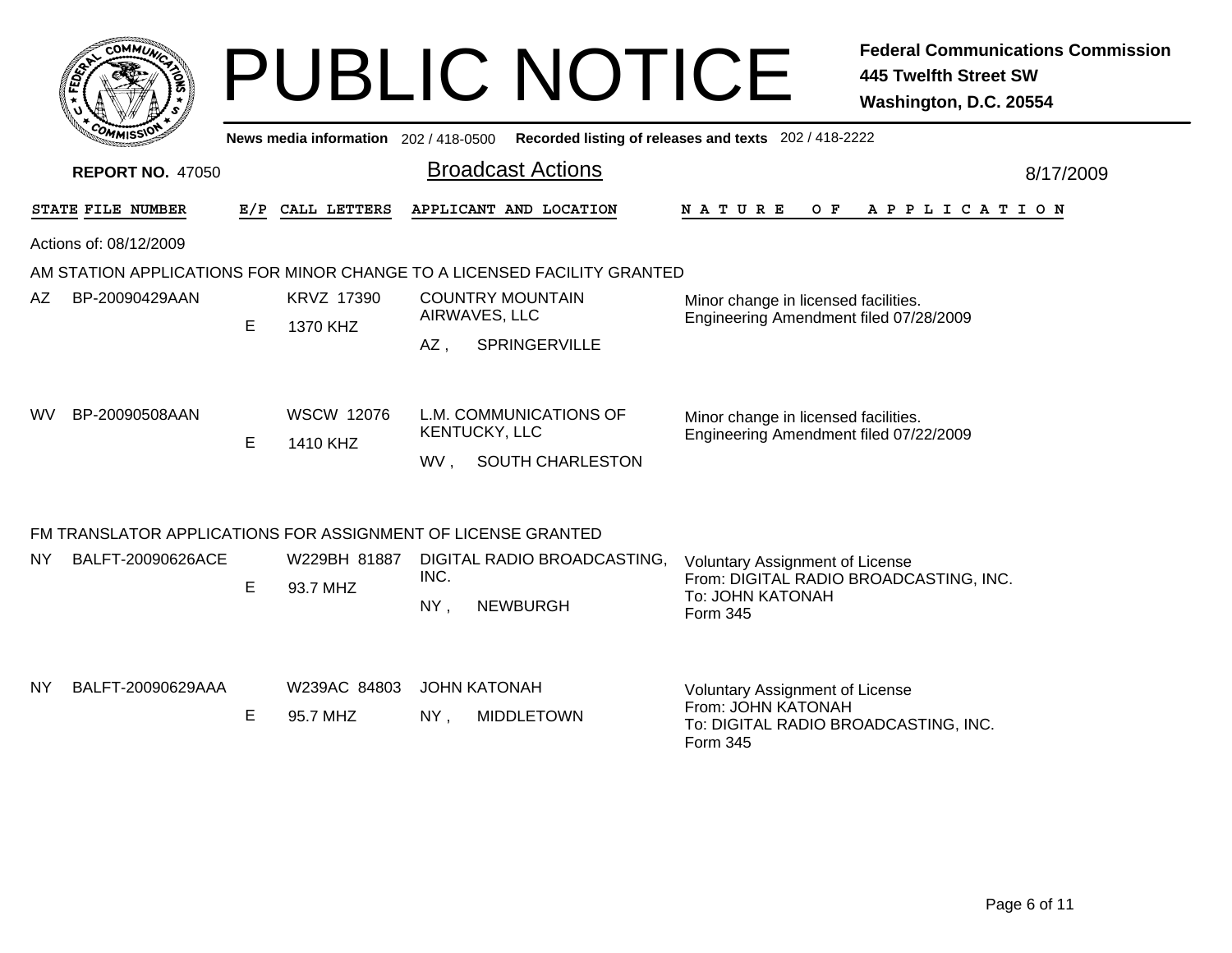|         | <b>MMUNI</b><br>$c_{\mathbf{O}}$ |    |
|---------|----------------------------------|----|
| Êç<br>c |                                  | ্ব |
|         |                                  |    |
|         | COM<br>MISS <sup>.</sup><br>---  |    |

**News media information** 202 / 418-0500**Recorded listing of releases and texts** 202 / 418-2222

| <b>REPORT NO. 47050</b> |                                                         |   |                                            | <b>Broadcast Actions</b>                                                 |                                                                        | 8/17/2009 |  |  |  |
|-------------------------|---------------------------------------------------------|---|--------------------------------------------|--------------------------------------------------------------------------|------------------------------------------------------------------------|-----------|--|--|--|
|                         | STATE FILE NUMBER                                       |   | E/P CALL LETTERS<br>APPLICANT AND LOCATION |                                                                          | N A T U R E<br>O F<br>A P P L I C A T I O N                            |           |  |  |  |
|                         | Actions of: 08/12/2009                                  |   |                                            |                                                                          |                                                                        |           |  |  |  |
|                         |                                                         |   |                                            | FM TRANSLATOR APPLICATIONS FOR ASSIGNMENT OF LICENSE GRANTED             |                                                                        |           |  |  |  |
| NY.                     | BALFT-20090629AAB                                       |   | W272AV 41548                               | <b>JOHN KATONAH</b>                                                      | Voluntary Assignment of License                                        |           |  |  |  |
|                         |                                                         | Е | 102.3 MHZ                                  | NY,<br><b>NEWBURGH</b>                                                   | From: JOHN KATONAH<br>To: DIGITAL RADIO BROADCASTING, INC.<br>Form 345 |           |  |  |  |
|                         | FM TRANSLATOR APPLICATIONS FOR LICENSE TO COVER GRANTED |   |                                            |                                                                          |                                                                        |           |  |  |  |
| AK.                     | BLFT-20090806ACE                                        |   | K216DF 77070                               | CALVARY CHAPEL OF TWIN<br>FALLS, INC.                                    | License to cover.                                                      |           |  |  |  |
|                         |                                                         | Е | 91.1 MHZ                                   | <b>KODIAK</b><br>$AK$ ,                                                  |                                                                        |           |  |  |  |
| KY                      | BLFT-20090806ACL                                        | E | <b>W250AL</b><br>153434                    | <b>LINCOLN GARRARD</b><br>BROADCASTING COMPANY, INC.                     | License to cover.                                                      |           |  |  |  |
|                         |                                                         |   | 97.9 MHZ                                   | <b>NORTH CORBIN</b><br>KY,                                               |                                                                        |           |  |  |  |
| CA.                     | BLFT-20090806ACQ                                        | Е | K298AZ 147493<br>107.5 MHZ                 | <b>MOON BROADCASTING</b><br>License to cover.<br><b>CORPORATION, LLC</b> |                                                                        |           |  |  |  |
|                         |                                                         |   |                                            | <b>SANTA ROSA</b><br>$CA$ ,                                              |                                                                        |           |  |  |  |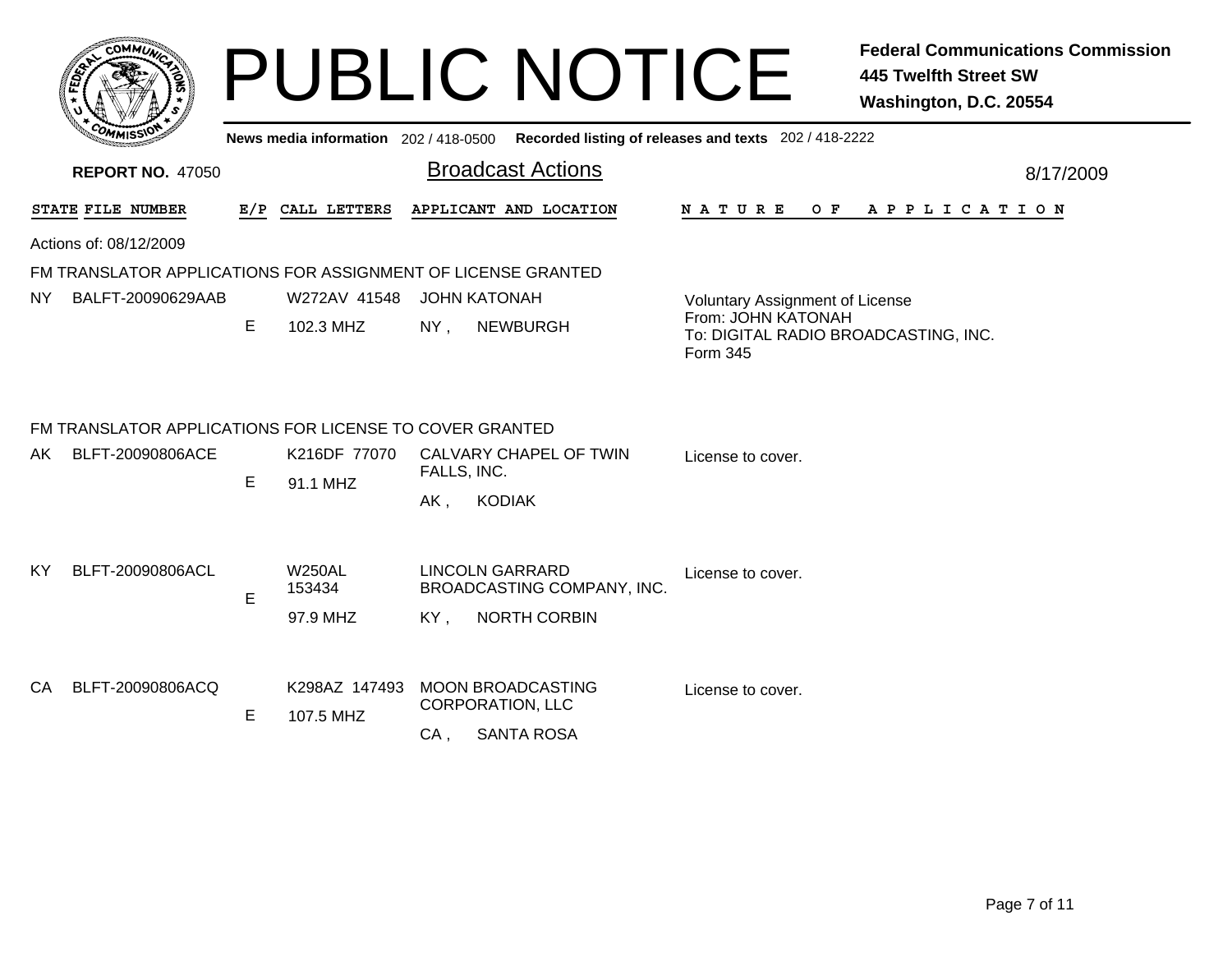| <b>COMM</b>                                                                                                    |     |                                      |     | <b>PUBLIC NOTICE</b>                                                                        |                   | <b>Federal Communications Commission</b><br><b>445 Twelfth Street SW</b><br>Washington, D.C. 20554 |
|----------------------------------------------------------------------------------------------------------------|-----|--------------------------------------|-----|---------------------------------------------------------------------------------------------|-------------------|----------------------------------------------------------------------------------------------------|
|                                                                                                                |     |                                      |     | News media information 202 / 418-0500 Recorded listing of releases and texts 202 / 418-2222 |                   |                                                                                                    |
| <b>REPORT NO. 47050</b>                                                                                        |     |                                      |     | <b>Broadcast Actions</b>                                                                    |                   | 8/17/2009                                                                                          |
| STATE FILE NUMBER                                                                                              | E/P | CALL LETTERS                         |     | APPLICANT AND LOCATION                                                                      | NATURE<br>$O$ $F$ | A P P L I C A T I O N                                                                              |
| Actions of: 08/12/2009                                                                                         |     |                                      |     |                                                                                             |                   |                                                                                                    |
| FM TRANSLATOR APPLICATIONS FOR LICENSE TO COVER GRANTED                                                        |     |                                      |     |                                                                                             |                   |                                                                                                    |
| BLFT-20090806ACR<br>MA.                                                                                        | E   | <b>W236BX</b><br>146879<br>95.1 MHZ  | MA, | RADIO ASSIST MINISTRY, INC.<br><b>GLOUCESTER</b>                                            | License to cover. |                                                                                                    |
| BLFT-20090810AAK<br>PA.                                                                                        | E   | <b>W279BK</b><br>145973<br>103.7 MHZ | PA, | FAMILY LIFE MINISTRIES, INC.<br>CARBONDALE                                                  | License to cover. |                                                                                                    |
|                                                                                                                |     |                                      |     |                                                                                             |                   |                                                                                                    |
| FM TRANSLATOR APPLICATIONS FOR MINOR MODIFICATION TO A CONSTRUCTION PERMIT GRANTED<br>DE.<br>BMPFT-20090810AAL | E   | <b>W252CH</b><br>155801<br>98.3 MHZ  | DE, | WXXY BROADCASTING, INC.<br><b>SMYRNA</b>                                                    | Mod of CP         |                                                                                                    |
| BMPFT-20090811AAM<br>AL                                                                                        | E   | <b>W298BC</b><br>150877<br>107.5 MHZ | AL, | RADIO ASSIST MINISTRY, INC.<br><b>ALEXANDER CITY</b>                                        | Mod of CP         |                                                                                                    |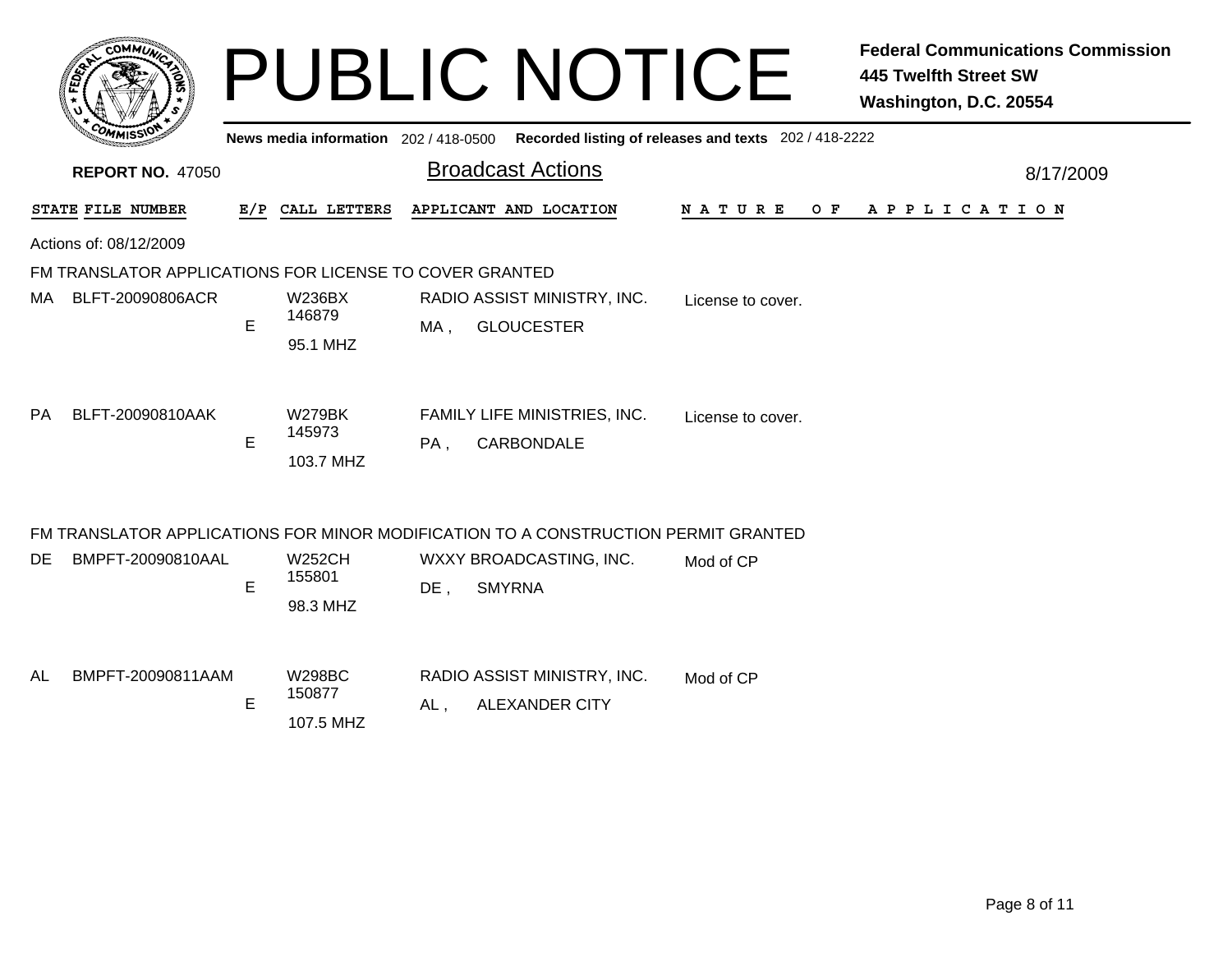|     |                         |     |                                       | <b>PUBLIC NOTICE</b>                                                                                                                                    |                                                       | <b>Federal Communications Commission</b><br><b>445 Twelfth Street SW</b><br>Washington, D.C. 20554 |
|-----|-------------------------|-----|---------------------------------------|---------------------------------------------------------------------------------------------------------------------------------------------------------|-------------------------------------------------------|----------------------------------------------------------------------------------------------------|
|     |                         |     | News media information $202/418-0500$ |                                                                                                                                                         | Recorded listing of releases and texts 202 / 418-2222 |                                                                                                    |
|     | <b>REPORT NO. 47050</b> |     |                                       | <b>Broadcast Actions</b>                                                                                                                                |                                                       | 8/17/2009                                                                                          |
|     | STATE FILE NUMBER       | E/P | CALL LETTERS                          | APPLICANT AND LOCATION                                                                                                                                  | N A T U R E<br>O F                                    | A P P L I C A T I O N                                                                              |
|     | Actions of: 08/12/2009  |     |                                       |                                                                                                                                                         |                                                       |                                                                                                    |
|     |                         |     |                                       | FM TRANSLATOR APPLICATIONS FOR MINOR CHANGE TO A LICENSED FACILITY GRANTED                                                                              |                                                       |                                                                                                    |
| CO. | BPFT-20090807AAA        | Е   | K234AV 151687<br>94.7 MHZ             | <b>MOUNTAIN COMMUNITY</b><br>Minor change in licensed facilities, callsign K234AV.<br><b>TRANSLATORS, LLC</b><br>Engineering Amendment filed 08/10/2009 |                                                       |                                                                                                    |
|     |                         |     |                                       | <b>TELLURIDE</b><br>CO <sub>1</sub>                                                                                                                     |                                                       |                                                                                                    |
| ND. | BPFT-20090807ACE        | Е   | K202EE 92539<br>88.3 MHZ              | CALVARY CHAPEL OF TWIN<br>FALLS, INC.<br><b>DICKINSON</b><br>ND,                                                                                        |                                                       | Minor change in licensed facilities, callsign K201FN.                                              |
| МA  | BPFT-20090810AAM        | E   | W236BX<br>146879<br>95.1 MHZ          | RADIO ASSIST MINISTRY, INC.<br><b>GLOUCESTER</b><br>MA .                                                                                                |                                                       | Minor change in licensed facilities, callsign W236BX.                                              |
| AL  | BPFT-20090810AAN        | Е   | W269Cl 150814<br>101.7 MHZ            | EDGEWATER BROADCASTING,<br>INC.<br><b>ATHENS</b><br>AL,                                                                                                 |                                                       | Minor change in licensed facilities, callsign W268BM.                                              |
| AL  | BPFT-20090810AAP        | E   | <b>W287BO</b><br>150999<br>105.3 MHZ  | RADIO ASSIST MINISTRY, INC.<br><b>ENTERPRISE</b><br>AL,                                                                                                 |                                                       | Minor change in licensed facilities, callsign W287BO.                                              |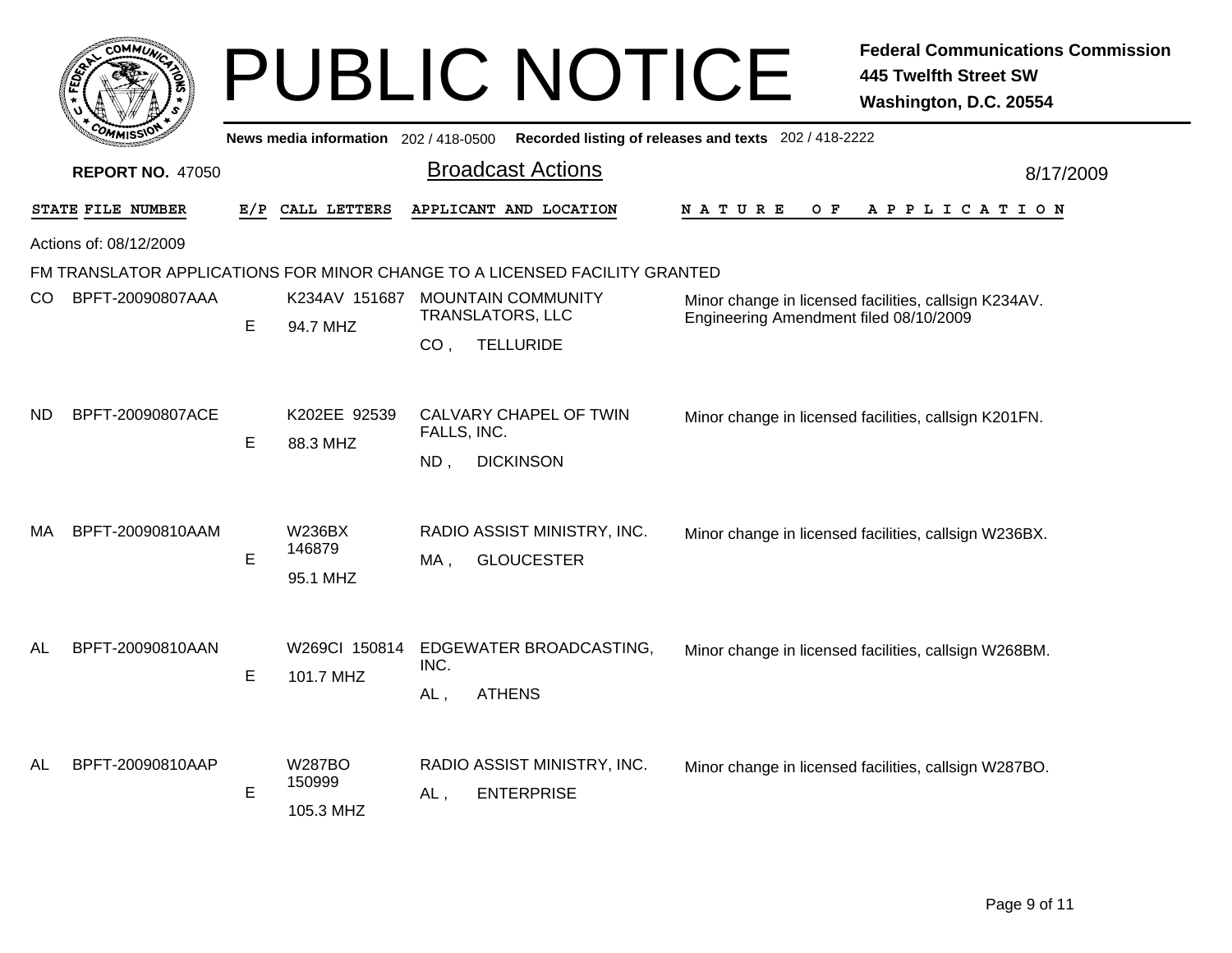|     | <b>COMMUT</b>           |                                     |                                      |     | <b>PUBLIC NOTICE</b>                                                       |                                                       | <b>Federal Communications Commission</b><br><b>445 Twelfth Street SW</b><br>Washington, D.C. 20554 |
|-----|-------------------------|-------------------------------------|--------------------------------------|-----|----------------------------------------------------------------------------|-------------------------------------------------------|----------------------------------------------------------------------------------------------------|
|     |                         | News media information 202/418-0500 |                                      |     |                                                                            | Recorded listing of releases and texts 202 / 418-2222 |                                                                                                    |
|     | <b>REPORT NO. 47050</b> |                                     |                                      |     | <b>Broadcast Actions</b>                                                   |                                                       | 8/17/2009                                                                                          |
|     | STATE FILE NUMBER       | E/P                                 | CALL LETTERS                         |     | APPLICANT AND LOCATION                                                     | <b>NATURE</b><br>O F                                  | A P P L I C A T I O N                                                                              |
|     | Actions of: 08/12/2009  |                                     |                                      |     |                                                                            |                                                       |                                                                                                    |
|     |                         |                                     |                                      |     | FM TRANSLATOR APPLICATIONS FOR MINOR CHANGE TO A LICENSED FACILITY GRANTED |                                                       |                                                                                                    |
| ID  | BPFT-20090810ACL        | E                                   | <b>K277BO</b><br>149353<br>103.3 MHZ | ID, | RADIO ASSIST MINISTRY, INC.<br><b>BURLEY</b>                               |                                                       | Minor change in licensed facilities, callsign K223BL.                                              |
| AZ. | BPFT-20090810ACX        | Е                                   | K295BN 54322<br>106.9 MHZ            | AZ, | CAMERON BROADCASTING, INC.<br><b>LAKE HAVASU CITY</b>                      |                                                       | Minor change in licensed facilities, callsign K292EB.                                              |
| AL  | BPFT-20090811AAB        | E                                   | <b>W268BH</b><br>150894<br>101.5 MHZ | AL, | TAYLOR BROADCASTING, LLC<br><b>MONTGOMERY</b>                              |                                                       | Minor change in licensed facilities, callsign W268BH.                                              |
| AL  | BPFT-20090811ABD        | E                                   | <b>W270BW</b><br>148321<br>101.9 MHZ | AL, | RADIO ASSIST MINISTRY, INC.<br><b>HALEYVILLE</b>                           |                                                       | Minor change in licensed facilities, callsign W270BW.                                              |